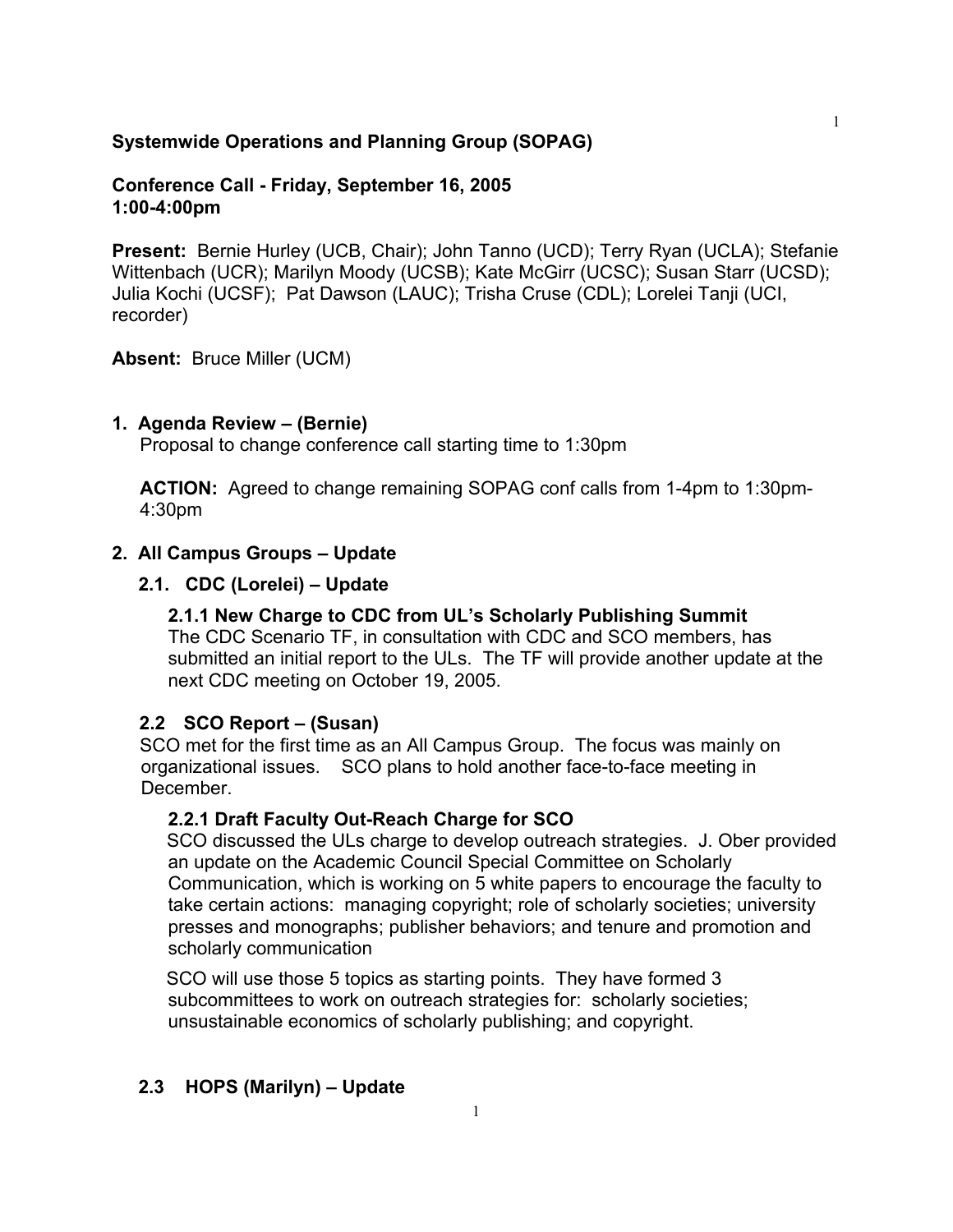HOPS had a conference call with ISRAC.

## **2.3.1 Information Literacy Workshop Proposal (Marilyn)**

Final workshop proposal incorporates the suggestions and feedback they received from SOPAG and the ULs.

**ACTION:** SOPAG approves the final workshop proposal. Funding for the workshop (whether it be fully from SOPAG workshop funds or split with UCI Libraries) will be determined by Marilyn Moody in consultation with the HOPS member of the campus hosting the workshop.

## **2.4 HOTS (Stefanie) – Update**

HOTS is planning a meeting for mid-November and is working on its annual report for the upcoming October SOPAG/All Campus Groups meeting.

# **2.5 LPL (Julia) – Update**

LPL will be meeting soon, and some of the issues on their agenda are: whether to continue as a group or not; what does privacy encompass; what is happening on each campus in regards to privacy issues; preparation for the SOPAG/ACG meeting, etc.

LAUC is planning to write a position paper about privacy in libraries. If requested, LPL members in their role as LAUC members should feel free to provide advice and input. However their input should be as LAUC members and not as LPL members (e.g. LPL is not helping to draft this position paper or endorsing it per se).

# **2.6 LTAG (Terry) – Update**

LTAG will be meeting on Sept 26 and is preparing for the October SOPAG/ACG meeting.

Web conferencing software update – LTAG has done some investigation, but there is no additional report to provide.

# **2.7 RSC (Susan) – Update**

**2.7.1 RSC request to SOPAG on Blocking Checked Out Reserve Items** RSC will be meeting in October and is working on its annual report and goals for the upcoming SOPAG/ACG meeting.

## **2.7.2 Interlibrary Loan of Media (RSC; Susan)**

**ACTION:** SOPAG members should send feedback from their campus on the barriers for loaning media to John, who will summarize the comments.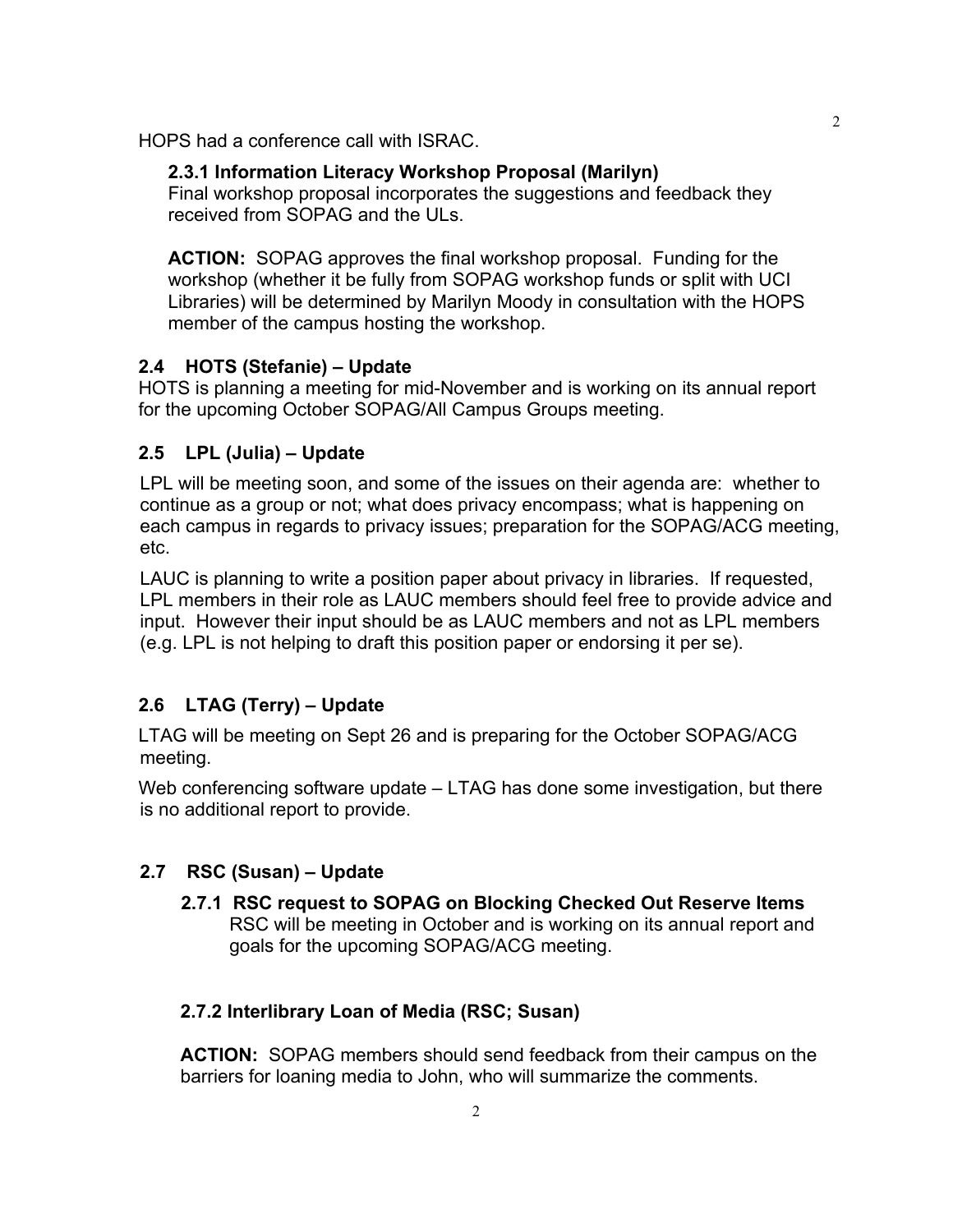### **2.8 Joint SOPAG/ACG Meeting (October 14th)**

Bernie will be receiving annual reports from ACGs and will share them before the joint meeting.

### **3. Task Force Reports**

#### **3.1 Bibliographic Services Task Force (Terry)**

BSTF requested an extension to November and feedback on their approach to evaluation candidate solutions.

**ACTION:** SOPAG approved the extension and indicated they were on the right track.

#### **3.2 SOPAG Electronic Resource Management System Task Force (Bernie)** The ULs will be discussing the ERMS TF Final Report at their meeting next week.

## **4. Report on CDL Related Items (Trisha)**

#### **4.1. MELVYL—Update**

Patty Martin reports that progress has been made in solving the loading problem. -

UC e-links now available in version 3 and provides enhanced functionality that includes searching by ISSN, category (or loose subjects) and journal title. The UCeLinks (SFX) campus A to Z lists are now available in version 3 at http://www.cdlib.org/inside/groups/uc-elinks/a2z.html).

#### **4.2 Shared Services Project – Update**

No Report

## **4.3 Digital Rights Management & Metadata – Update (Trisha)**

Trisha gave us an update on the Rights Management Group (RMG). This group was formed to advise on a short-term basis and make recommendations for general policies that will guide the decisions that must be made on issues concerning copyright protections, fair use, privacy and confidentiality for resources created, acquired and shared by CDL:

http://www.cdlib.org/inside/projects/rights/framework.html

RMG activities include: creation of a basic set of data elements for management of rights metadata, the rights management needs for preservation versus for access, etc. Additional information at:

<http://www.cdlib.org/inside/projects/rights/index.html>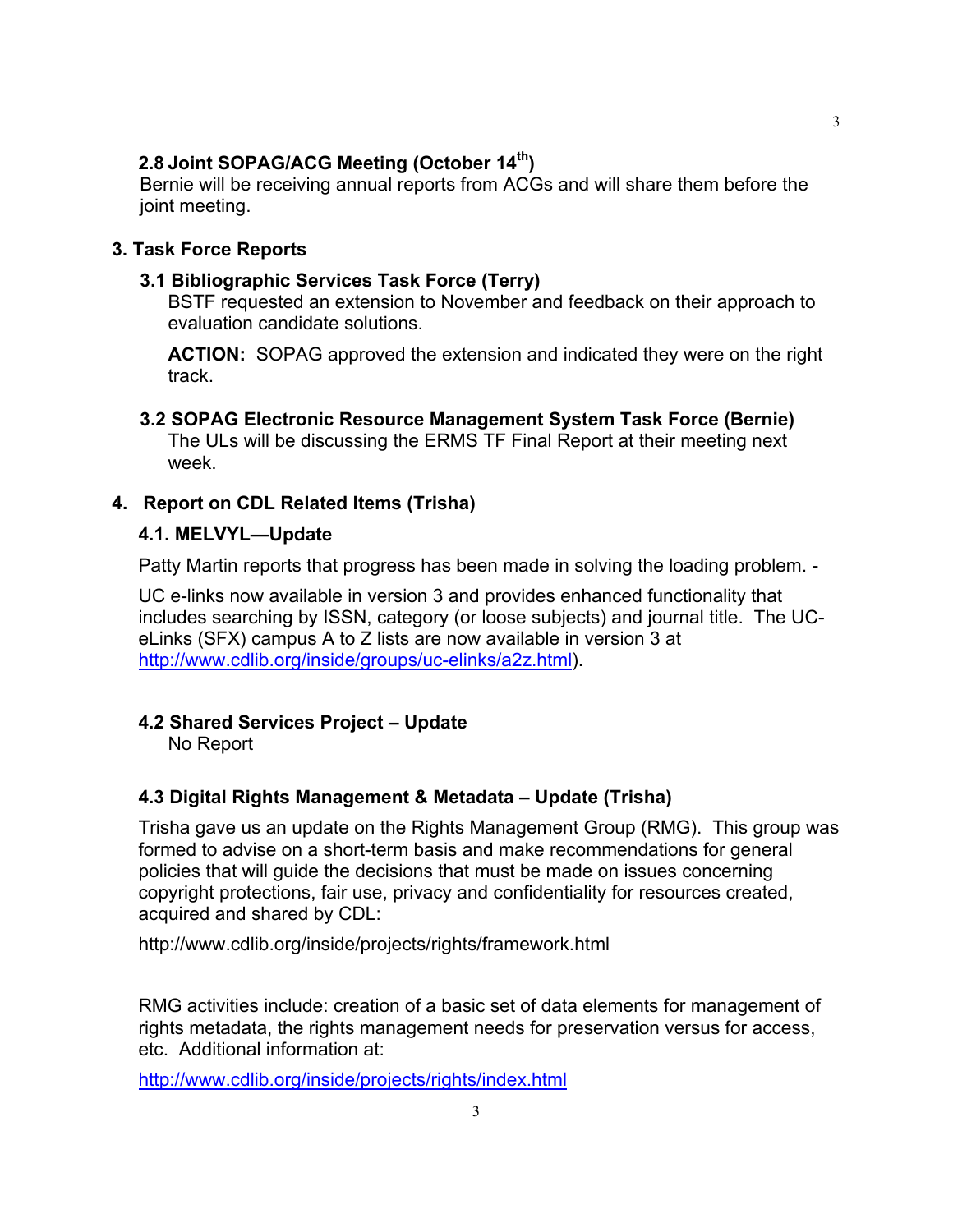#### **5. Systemwide Library Planning (Trisha)** No Report

## **6. Shared Collections & Services – Updates**

## **6.1 Investigation of a High Volume Digitization Infrastructure (Bernie)**

A number of projects are under consideration.

For these high volume digitization projects, Trisha suggested that planning and submission issues related to the Digital Preservation Repository need to occur early in the process (i.e. at the point of digitization).

# **6.1.1 SOPAG Demo Project**

The project is proceeding on schedule

# **6.1.2 Policies and procedures for digitally reformatting printed monograph and serial holdings**

SOPAG discussed the draft charge.

**ACTION:** Trisha will send a message to the group about expanding the Technical issues so that it can be included in the final charge.

## **6.2. Print Collection Planning: Possible Collaboration with the State Library (John)**

John reported that a list of titles have been identified for potential shared digitization. He will be arranging a meeting to discuss this with the California State Library.

# **7. UC Libraries Website / SOPAG Web Design / Master Task List (Terry, Julia & Trisha)**

SOPAG discussed the mockup pages and agreed that it meets the dual needs of providing information about the organization/structure of SOPAG and its current projects. There was some discussion about how to maintain and keep the current site updated.

**ACTION:** Julia will code a few pages and get feedback

**ACTION:** Terry volunteered to be trained to update the website

**ACTION:** Lorelei will draft some text for SOPAG homepage

## **8. Digital Resources Package for Affiliates (Susan and Marilyn)**

SOPAG reviewed the draft list of digital resource packages for affiliate users.

**ACTION:** Susan will add a footnote and Bernie will transmit the final version to the ULs.

## **9. Copyright Expertise Discussion (Bernie)**

UCLA is sponsoring a copyright forum for faculty in Fall Quarter. SCO is also looking at managing copyright